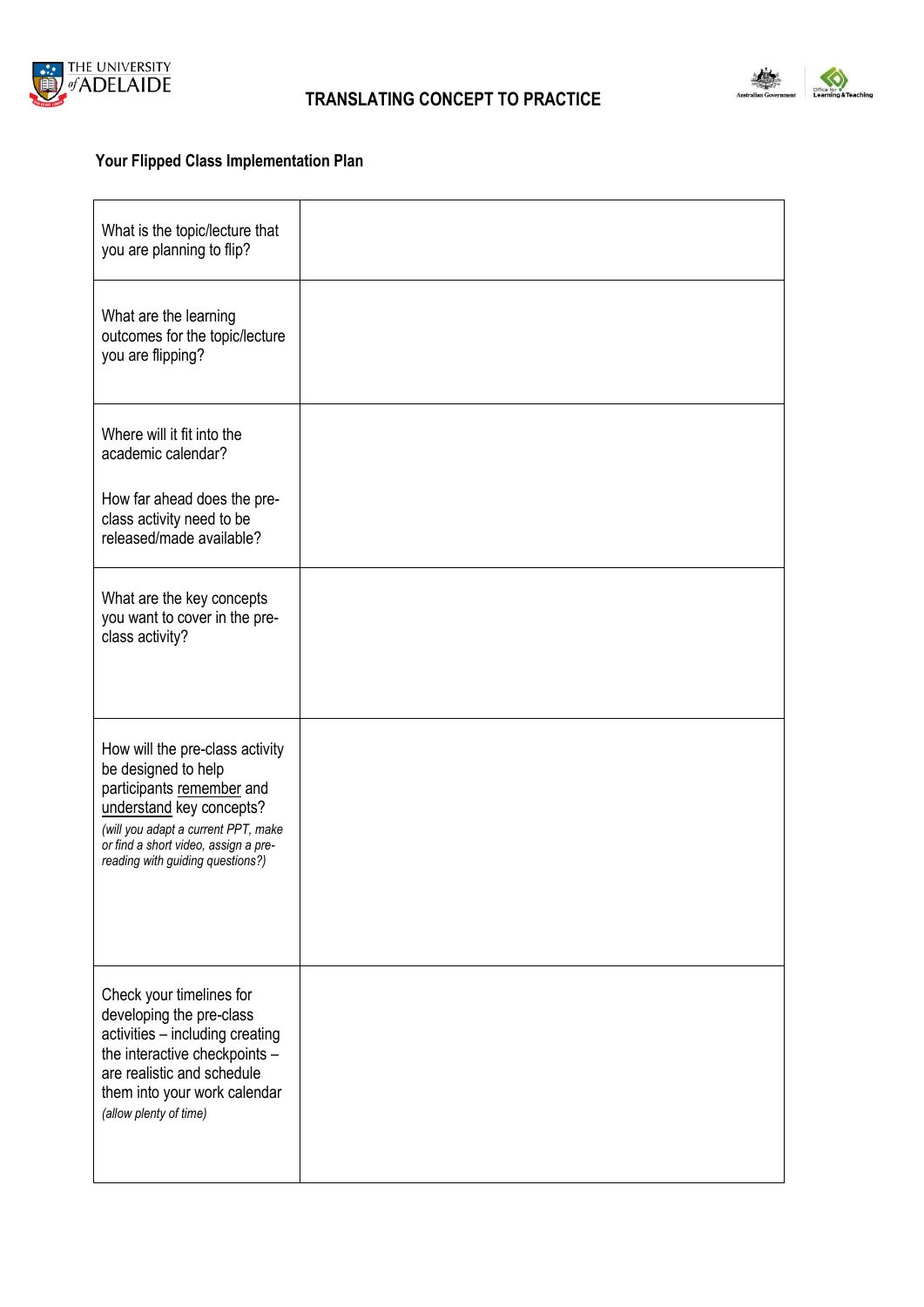



ing

| What is the 'due date' for the<br>activities to be completed?<br>(factor in how much time you will<br>need to analyse/act on responses)   |  |
|-------------------------------------------------------------------------------------------------------------------------------------------|--|
| Will you 'shift' the workload?<br>(will the pre-activity mean a later<br>start OR does it mean it will be more<br>'work' less 'talk')?    |  |
| How will the face to face class<br>(f2f) be designed to help<br>students analyse and apply<br>the key concepts?                           |  |
| What mini-lectures will you<br>need to adapt/develop for the<br>f2f class?                                                                |  |
| What resources will you need<br>to adapt/develop for the active<br>learning parts of the f2f class?                                       |  |
| How will you induct the<br>students so they know what<br>pre-workshop activities<br>require them to do? (and why<br>they need to do them) |  |
| How will you evaluate the<br>effectiveness of your flipped<br>class?                                                                      |  |
| Have you completed all steps<br>on this implementation plan?                                                                              |  |